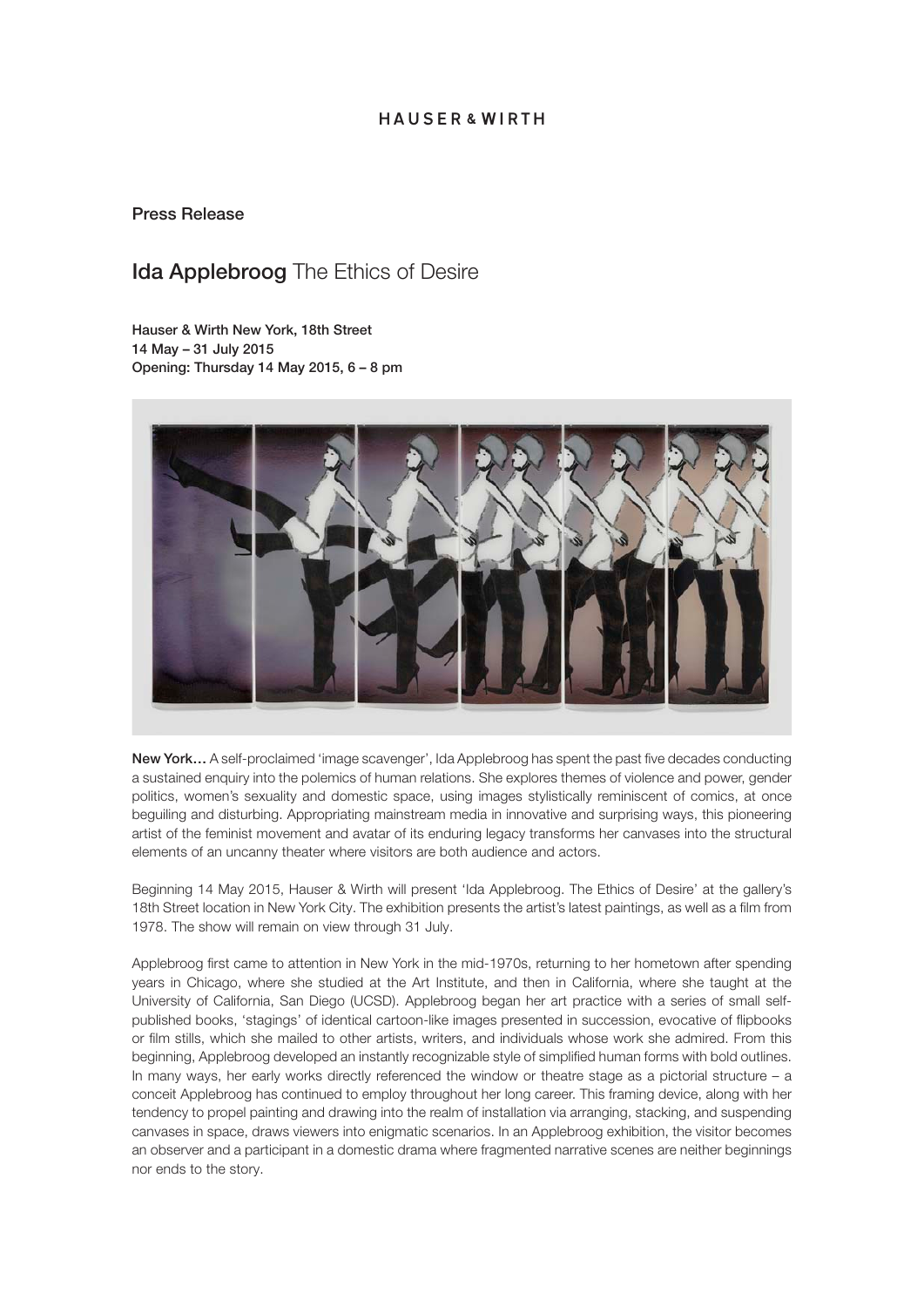## HAUSER & WIRTH

At Hauser & Wirth, the exhibition title 'The Ethics of Desire' is a reference to Plato's philosophical and ethical exploration of the many questions raised by our desires and the ways in which they shape our lives. Entering the gallery, the viewer is confronted by two multi-paneled works from Applebroog's latest series, The Ethics of Desire. One is a six-panel work depicting nine women marching in a line, identically dressed in thighhigh boots and silvery hats but otherwise completely nude. The image calls to mind illustrations of can-can dancers with legs kicked high into the air; but without the expected sensual and bohemian trappings of the can-can genre, Applebroog's dancers appear rigid and programmed. In stark juxtaposition, the second multi-panel work at the beginning of the exhibition is a triptych portraying three naked women seated and crouched, their sex unabashedly exposed.

In the gallery's central space, Applebroog's figures have grown into larger-than-life sized women and men hovering just over nine feet tall. Rendered in deep, saturated inks that the artist has manipulated by hand, these digitally-based figures are printed and painted on thin, translucent, ethereal mylar. Inspired by the flood of commercial imagery that sells to us every day, these paintings evoke the dramatic aesthetics of the catwalk. Applebroog's ideal subjects strut and pose. A woman wears strappy high-heels; a man wears a brimmed cowboy hat. Suspended from the ceiling and dramatically lit, these bodies stand naked, situated in charged moments of socio-psychological tension. But Applebroog is not simply depicting idealized beauty. Her subjects are shown handcuffed from behind or injured, sporting casts, crutches, and even prosthetic limbs. For Plato, analyzing desire was a way to reflect upon the kind of people that we become as we give in to or resist the things that beckon to us. Here, Applebroog presents her 'models' in ways that reflect the desires of contemporary existence but ask us to reflect in turn upon the virtues and values of the society that creates them.



Also on view in 'The Ethics of Desire' is a group of painted folding chairs upon which the artist has drawn fragmented scenes depicting snippets of domestic life. These works are positioned in relation to Applebroog's suspended figures and suggest an invisible audience of spectators who are present but devoid of flesh and blood.

The exhibition continues with 'It's No Use Alberto' (1978), Applebroog's early experiment with film that was first shown at the Whitney Museum of American Art in 1978. Like her first books, this work translates the artist's unique illustration-based figuration into cinema. Applebroog's actors here are a man and a woman – flat, two-dimensional puppets who appear to have risen from the printed page. In one scene, we find a headless man on his knees and a woman standing before him. Applebroog has explained, '… by the time you arrive on the scene – the story is over – what's left is the situation which is being recalled'. Also exhibited